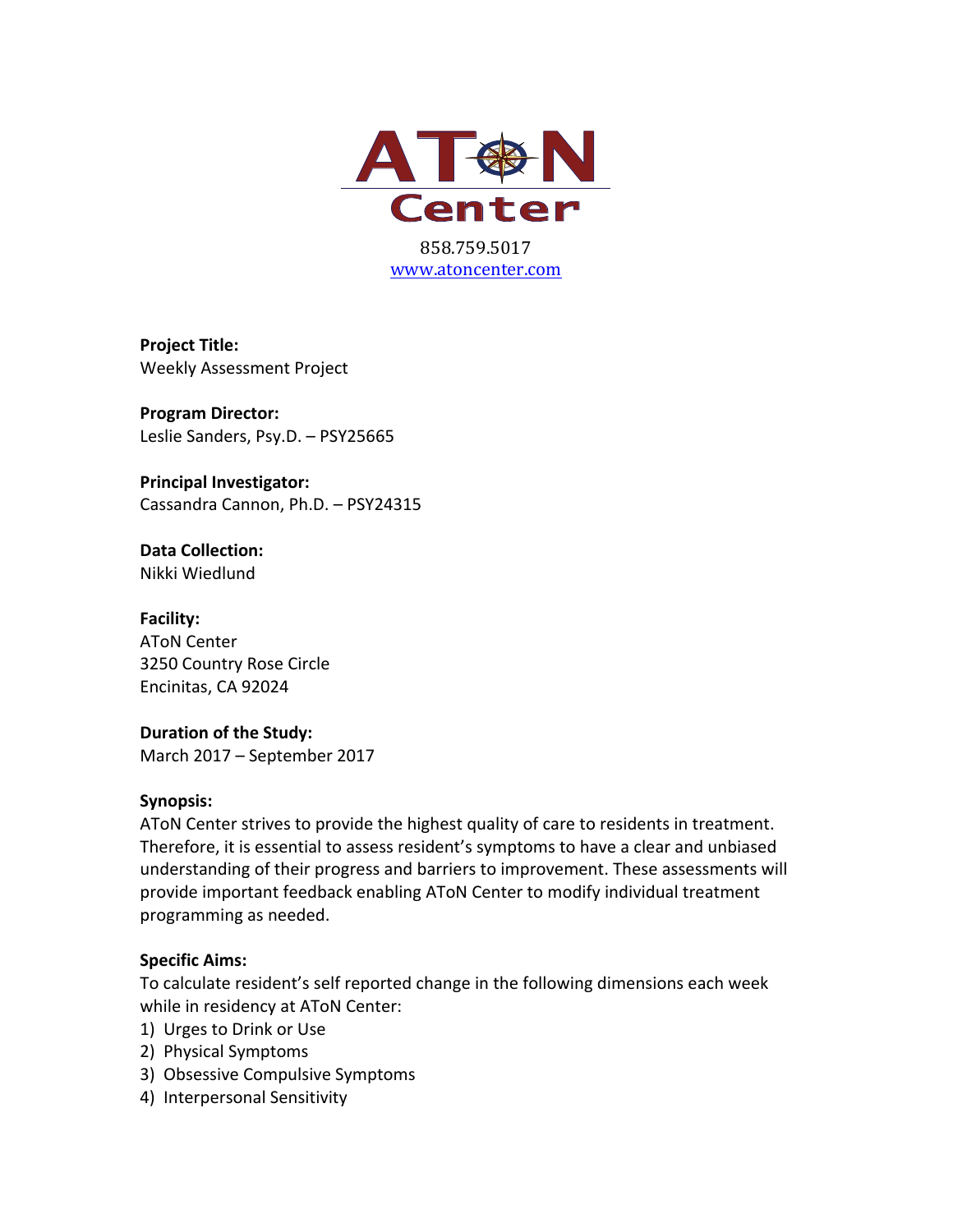- 5) Depression Symptoms
- 6) Anxiety Symptoms
- 7) Irritability/Hostility Symptoms
- 8) Phobic Symptoms
- 9) Paranoid Ideation
- 10) Psychotic Symptoms
- 11) Overall Severity of Symptoms

## **Assessments**

In an effort to improve treatment, AToN Center implemented a weekly assessment protocol. The Principle Investigator at AToN Center researched a number of assessments via literature review as well as assessments recommended by the Joint Commission itself.

Unfortunately, many assessments were unsuitable for AToN Center  $-$  as many of them ask the respondent to reference the last year, month, or two weeks during the questionnaires. As the length of treatment at AToN averages around thirty days, a weekly assessment is most acceptable for AToN's purposes. Additionally, many assessments were most appropriate for outpatient populations or the intent of use was for those with Borderline Intellectual Functioning (as in the Quality of Life Measurement). The following assessments were reviewed and deemed unsuitable for various reasons: PHQ-9, Altman Scale, GAD-&, PCL, PDSS SR, AUDIT - C, DAST 10, PHQ – 15, Substance Abuse Outcomes Module, Brief Addiction monitor, Functional Outcomes Survey, Daily Living Activities (DLA – 20), WHO Disability Assessment Schedule, OQ-45.2, M-3 Checklist, BH-Works, SF-12, Wellness Assessment, Addiction Severity Index, Addiction Treatment Services Review and Quality of Life (QoL) measurement. AToN Center opted to utilize the Urge to Use Scale and the Brief Symptom Inventory as described below.

#### Urge to  $Use -$

The Urge to Use Scale can also be called the Urge to Drink Scale. As residents at AToN are diagnosed with both alcohol and other substance use disorders, the Urge to Use Scale was utilized and the terms "drink" and "use" can be interchanged without issue. This scale is a modified version of the Penn Alcohol Craving Scale and is used by the Los Angeles County Department of Mental Health. This scale is five questions long and asks respondents to refer to the past week while assessing the number of thoughts of using, the intensity of urge to use, how much time was spent thinking about using and overall urge to use. The respondents utilize a likert scale  $(0-6)$  and the maximum score is 30. A score of ten or higher is considered clinically significant.

According to Flannery, Volpicelli and Pettinati (1999), this scale is a "reliable and valid measure of craving and can predict which individuals are at risk for subsequent relapse."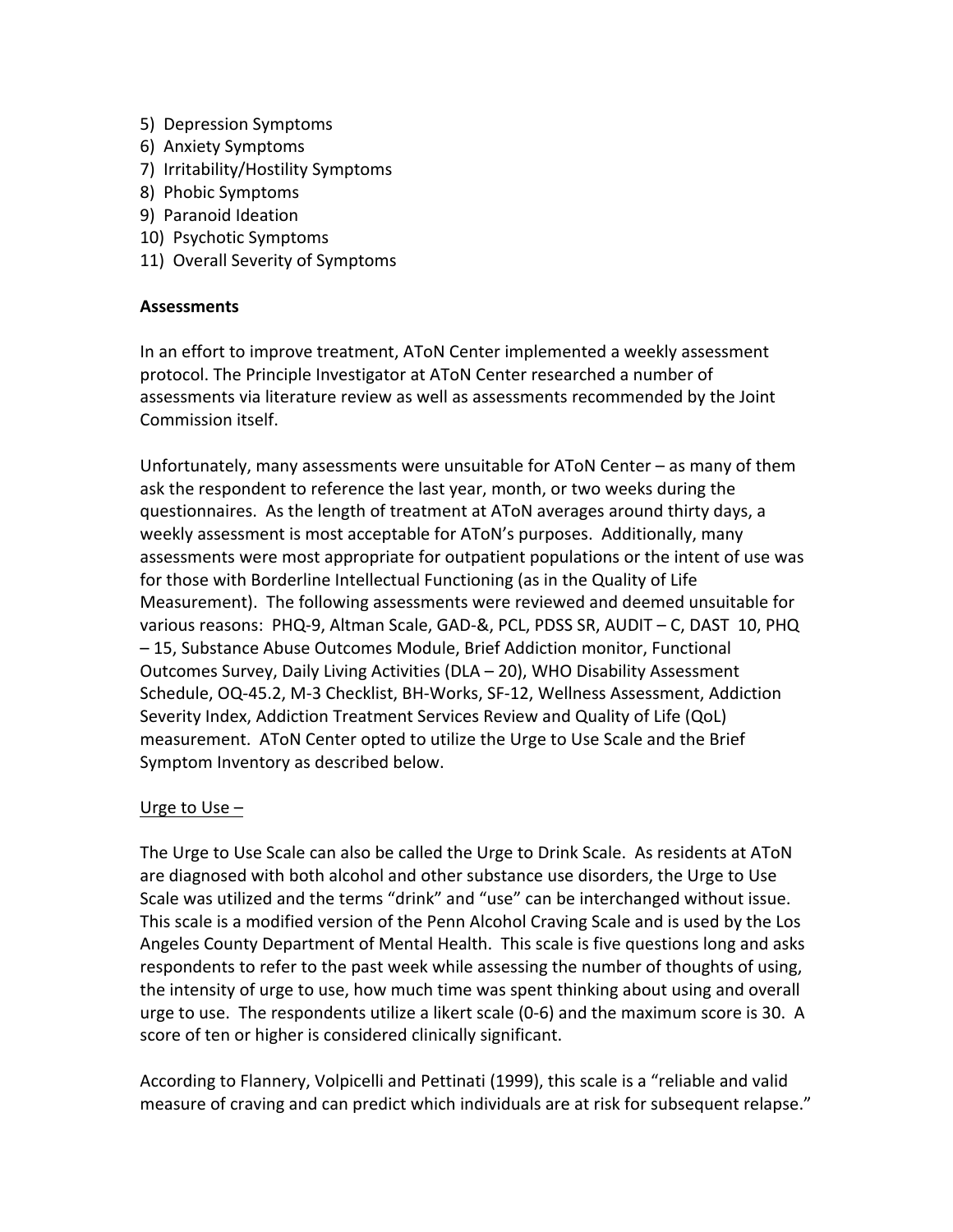These authors cite a high degree of internal consistency with a Cronbach's Alpha coefficient of 0.92. Construct validity was assessed by comparing this measure to the OCDS and AUQ scores with P values less than 0.001 for both measures. Regarding discriminant validity, this measure was able to be separated from the ASI composite scores. Logistical analysis of craving scores and subsequent relapse status demonstrated a significant relationship  $(p=.001)$ , establishing good predictive validity. For further details, please refer to Volpicelli, et. al (1999).

## **Brief Symptom Inventory**

The Brief Symptom Inventory (BSI) is a 53 item questionnaire that assesses the following domains: somatization, obsessive-compulsive, interpersonal sensitivity, depression, anxiety, hostility, phobic anxiety, paranoid ideation and psychoticism. It also allows one to compare t-scores on a Global Severity Index and a Positive Symptom Distress Index (measuring the intensity of symptoms). This inventory asks participants to rate the extent to which they have been bothered by various symptoms within the last week. This measure was normed on adult nonpatient, adult outpatient and adult inpatient groups. As AToN Center residents are neither outpatient OR inpatient (but the grey area in between), AToN utilized the inpatient norms as they appeared to be more closely in line with the population at AToN; however it should be noted that it is likely that the average  $t$ -scores may be lower than inpatient populations  $-$  as expected. An average  $t$ score is 50, standard deviations are 10 points (positive and negative).

An explanation of the BSI's subscales are as follows:

*Somatization* – this dimension assesses for distress related to bodily dysfunction. This dimension reflects withdrawal and post acute withdrawal symptoms – as well as other medical concerns.

*Obsessive Compulsive* – reflects symptoms related to obsessive compulsive disorder, including unremitting and irresistible thoughts, impulses and actions. Strong urges and cravings could also be reflected in this domain.

*Interpersonal Sensitivity* – assesses for feelings of personal inadequacy in comparison to others as well as discomfort during interpersonal interactions.

*Depression* – demonstrates a representative range of the indicators of clinical depression. 

Anxiety – signs of nervousness, tension, panic and feelings of terror are assessed.

*Hostility* – includes thoughts, feelings and/or actions that correlate with anger.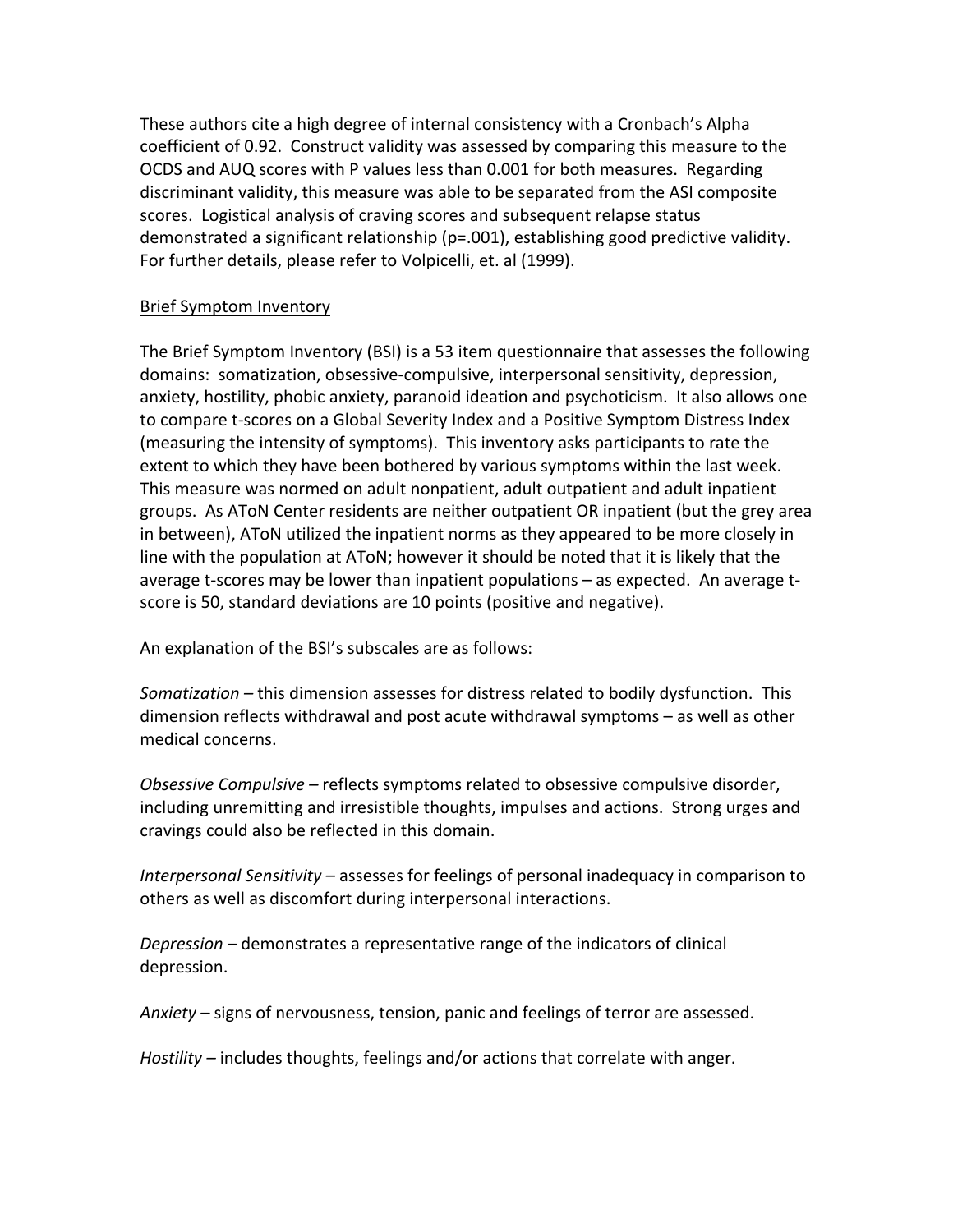*Phobic Anxiety* – defined as a persistent fear response that is irrational and/or out of proportion to stimuli. This particularly assesses for avoidance behaviors.

*Paranoid Ideation* – this subscale represents paranoid behavior and disorganized thinking. This scale may be elevated in AToN's sample due to the following questions: "feeling others are to blame for most of your troubles," "feeling that you are watched or talked about by others," and "others not giving your proper credit for your achievements."

*Psychoticism* – This scale is elevated when one endorses withdrawal, isolation, interpersonal alienation and dramatic psychosis.

*Global Severity Index* – is the mean of all 53 items. It reflects both the number of symptoms and intensity of perceived distress.

*Positive Symptom Total* – this represents the number of items of endorsed symptomology, or the total number of symptoms.

*Positive Symptom Distress Index* – This score represents the intensity of distress symptoms endorsed.

Internal consistency reliability for the scale was determined by alpha coefficients to be very good – ranging from 71 to 85. Test-retest reliability reflects consistency of measurement across time with coefficients ranging from .68 to .90; providing strong evidence that the BSI represents consistent measurement across time. Regarding convergent validity, the BSI shows "impressive convergent validity" with the MMPI (Derogatis, 1993) with coefficients greater than .3 between the BSI and the MMPI. Researchers have used the BSI with many different populations, including cancer populations, psychoneuroimmunology, psychopathology, pain assessment/management, therapeutic interventions, HIV research, hypertension research and student mental health. Please refer to the Brief Symptom Inventory "Administration, Scoring, and Procedures Manual" for further information.

#### **Data Collection**

| <b>Completed Study</b>   |    | 60% |
|--------------------------|----|-----|
| <b>Planned Discharge</b> | 10 | 12% |
| Insurance Denial         |    | 8%  |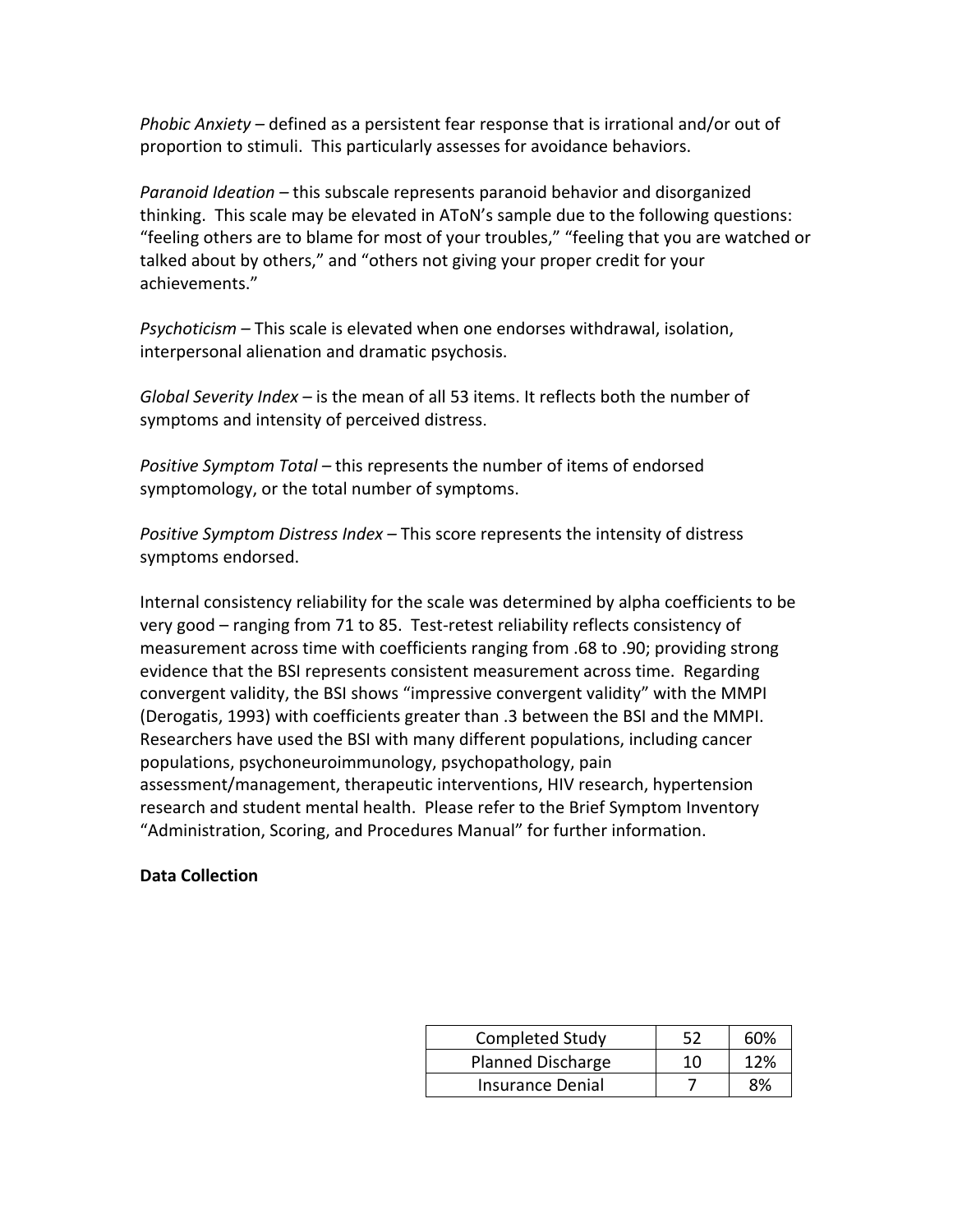From March 2017 through September 2017, eighty - six residents agreed to participate in this project. By then end of the

| AMA Discharge            | 8%  |
|--------------------------|-----|
| Administrative Discharge | 1%  |
| Unknown (Staff Error)    | 11% |

project, 52 residents completed four weekly assessments. See the tables below for an understanding of drop out levels by week and reasons for drop out:

| Week 1 | 86 |
|--------|----|
| Week 2 | 76 |
| Week 3 | 66 |
| Week 4 | 52 |

#### **Statistical Analysis**

A one way repeated measures analysis of variance (ANOVA) was conducted on the following domains from "time one" through "time four:"

- Urge to Use
- Somatization
- Obsessive Compulsive
- Interpersonal Sensitivity
- Depression
- Anxiety
- Hostility
- Phobic Anxiety
- Paranoid Ideation
- Psychoticism
- Global Severity Index
- Positive Symptom Total
- Positive Symptom Distress

# Urge to Use

It is important to remember that the Urge to Use assessment has a minimum score of zero and a maximum score of thirty. A lower score indicates less urges to use and a score of ten or higher indicates significant urges and cravings. In reviewing the statistical analyses, it is important to keep the following parameters in mind:

Statistical Significance: P<.05 Effect Size (Partial Eta Squared): Small - .01, Medium - .06, Large - .14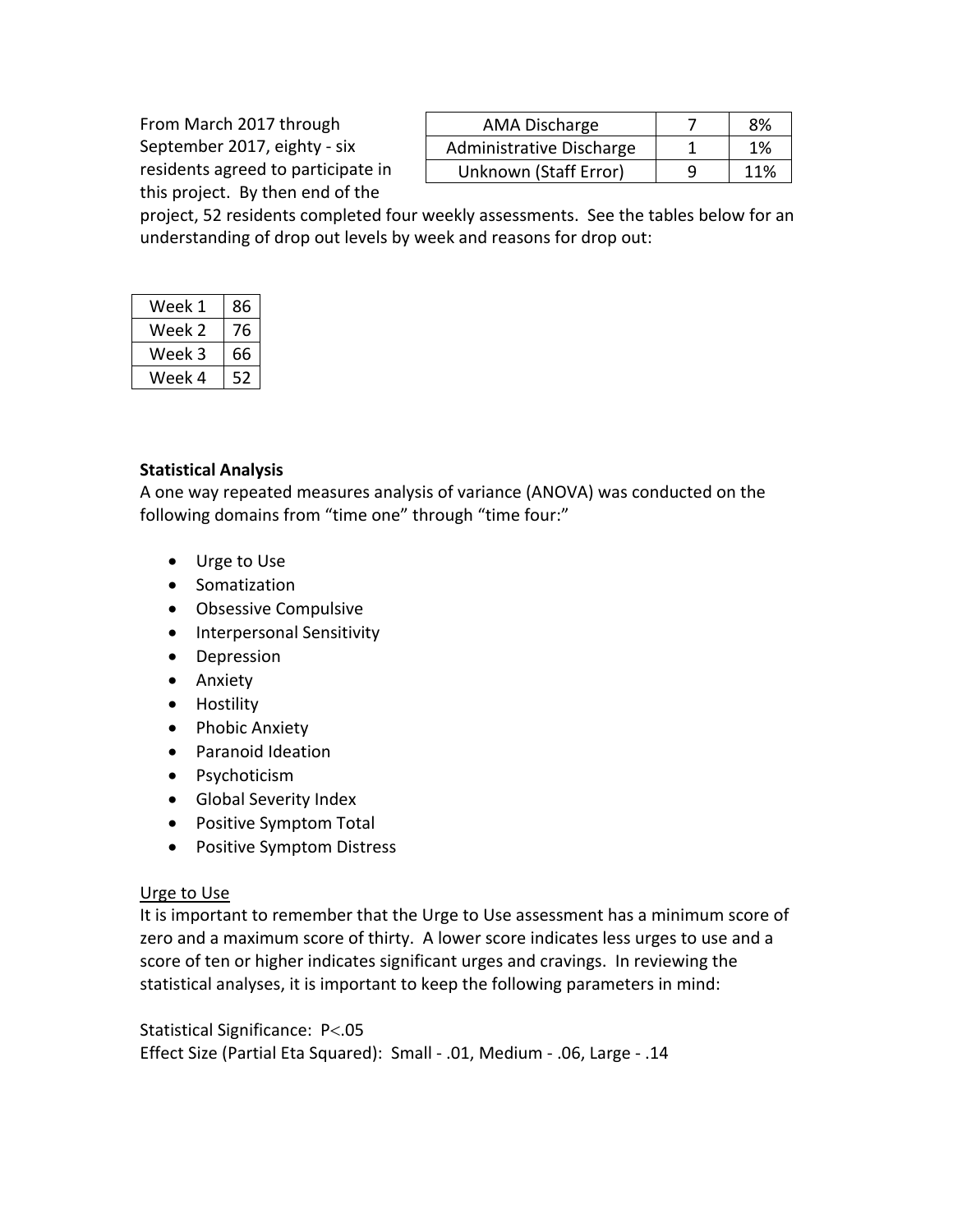A one way repeated measure ANOVA was conducted compare scores on the Urge to Use Scale from Time 1, Time 2, Time 3 and Time 4. The means and standard deviations are presented in the table below:

| <b>Time Period</b> | N  | <b>Mean</b> | <b>Standard Deviation</b> |
|--------------------|----|-------------|---------------------------|
| Week 1             | 49 | 16.67       | 8.49                      |
| Week 2             | 49 | 8.69        | 6.64                      |
| Week 3             | 49 | 6.08        | 5.29                      |
| Week 4             | 49 | 5.08        | 5.62                      |



There was an overall significant effect for time, Wilks' Lambda=.31, F  $(3, 46)$ =34.19, p= .000, partial eta squared = .69. This is considered a large effect. Post hoc tests using the Bonferroni correction revealed that the difference in urge to use from Time 1 (16.67,  $\pm$ 8.49) to Time 2 (8.69,  $\pm$ 6.64) was statistically significant (p=.000). The difference in urge to use from Time 2 (8.69,  $\pm$ 6.64) to Time 3 (6.08,  $\pm$ 5.29) was also statistically significant (p=.000). The urge to use from Time 3 (6.08,  $\pm$ 5.29) to Time 4 (5.08,  $\pm$ 5.62) was *not* statistically significant (p=.174).

#### Brief Symptom Inventory

When reviewing the results for the domains of the Brief Symptom Inventory – one should keep in mind that the following scores are t-scores. A t-score of 50 is considered average, while a t-score of 60 is considered one standard deviation above the mean. Conversely, a t-score of 40 is considered one standard deviation below the mean. Therefore, a t-score of 60 or above or 40 and below should be considered significantly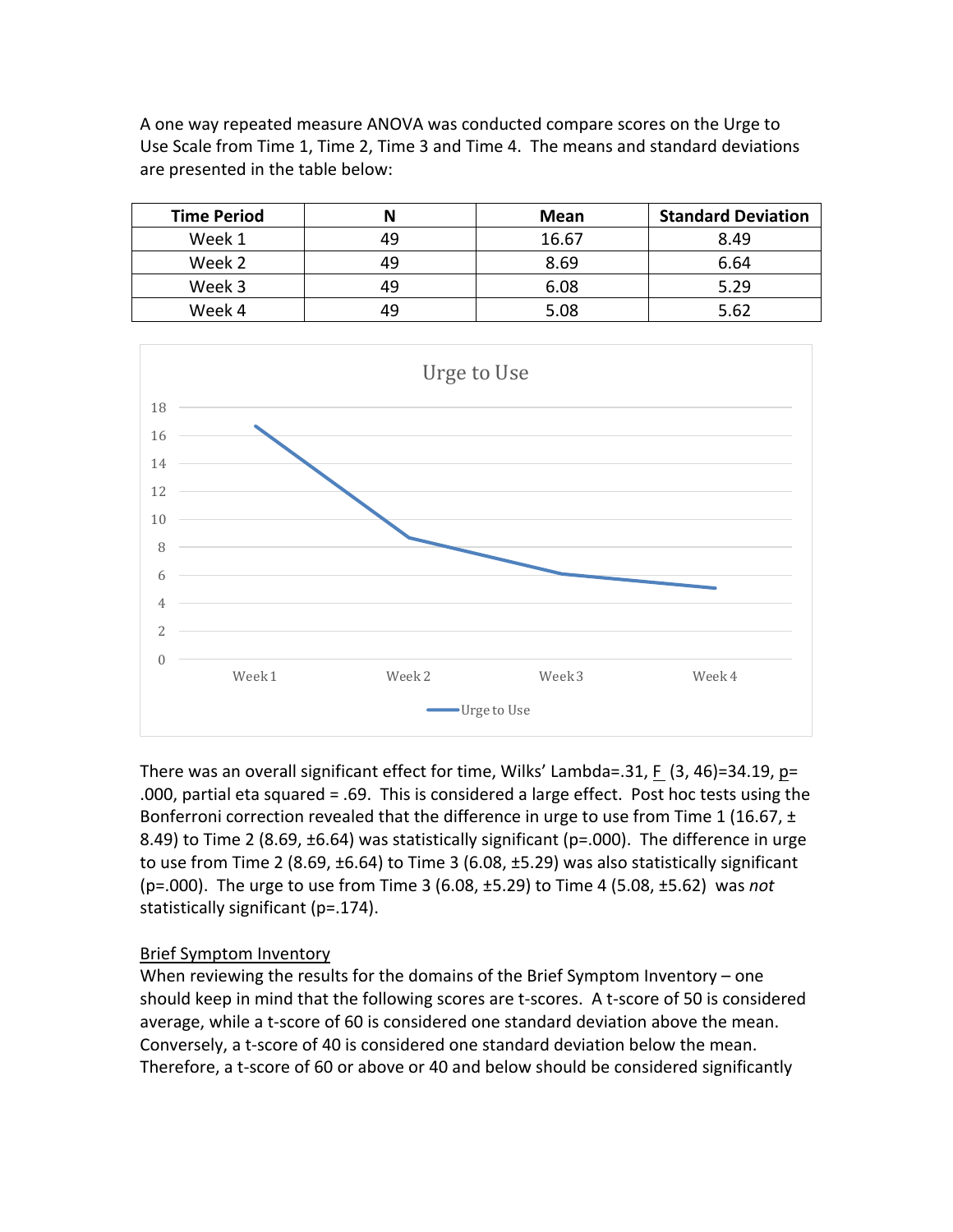out of the average range. An additional note, the Brief Symptom Inventory was normed on psychiatric inpatients; therefore these scores are compared to that population.

## *Somatization*

For the somatization scale, if one endorsed no symptoms, their t-score would be 37; if they endorsed every symptom, their t-score would be 75.

A one way repeated measure ANOVA was conducted compare scores on the Somatization subscale from Time 1, Time 2, Time 3 and Time 4. The means and standard deviations are presented in the table below:

| <b>Time Period</b> |    | <b>Mean</b> | <b>Standard Deviation</b> |
|--------------------|----|-------------|---------------------------|
| Week 1             | 50 | 54.32       | 9.39                      |
| Week 2             | 50 | 47.94       | 9.22                      |
| Week 3             | 50 | 44.94       | 8.28                      |
| Week 4             |    | 42.88       | 7.96                      |



There was an overall significant effect for time, Wilks' Lambda=.361, F  $(3, 47)$ =27.71, p= .000, partial eta squared = .64. This is considered a large effect. Post hoc tests using the Bonferroni correction revealed that the difference in somatization from Time 1 (54.32,  $\pm$ 9.39) to Time 2 (47.94  $\pm$ 9.22) was statistically significant (p=.000). The difference in somatization from Time 2 (47.94 ±9.22) to Time 3 (44.94, ±8.28) was *not* statistically significant (p=.079). The somatization scale from Time 3 (44.94,  $\pm$ 8.28) to Time 4 (42.88, ±8.28) was also *not* statistically significant (p=.491).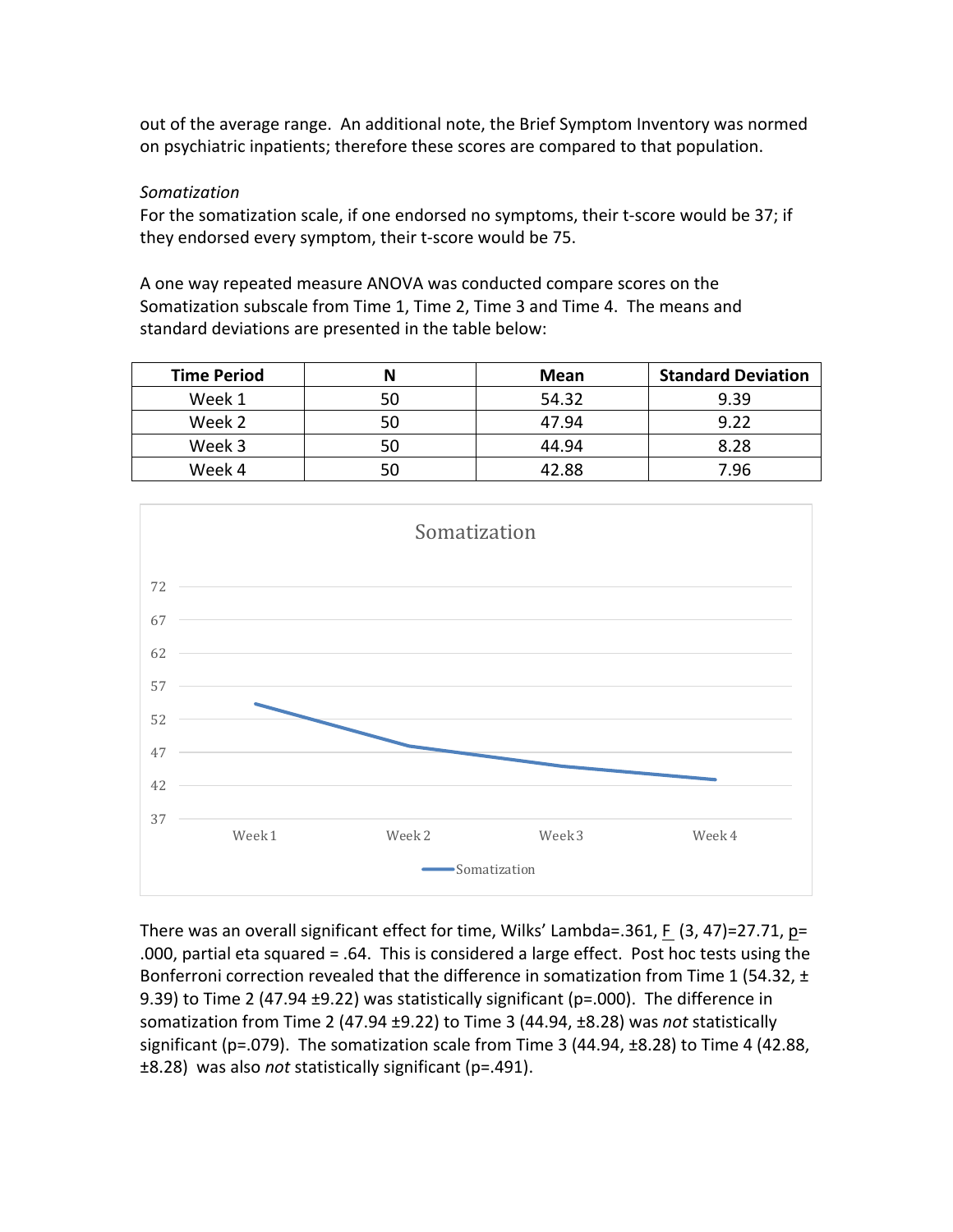#### *Obsessive Compulsive*

For the obsessive compulsive scale, if one endorsed no symptoms, their t-score would be 34; if they endorsed every symptom, their t-score would be 77.

A one way repeated measure ANOVA was conducted compare scores on the Obsessive Compulsive subscale from Time 1, Time 2, Time 3 and Time 4. The means and standard deviations are presented in the table below:

| <b>Time Period</b> |    | <b>Mean</b> | <b>Standard Deviation</b> |
|--------------------|----|-------------|---------------------------|
| Week 1             | 50 | 55.86       | 10.23                     |
| Week 2             | 50 | 50.24       | 10.17                     |
| Week 3             | 50 | 46.54       | 9.89                      |
| Week 4             |    | 45.34       | 10.23                     |



There was an overall significant effect for time, Wilks' Lambda=.403, F  $(3, 47)$ = 23.17, p= .000, partial eta squared  $= .597$ . This is considered a large effect. Post hoc tests using the Bonferroni correction revealed that the difference in obsessive compulsive symptoms from Time 1 (55.86,  $\pm$  10.23) to Time 2 (50.24  $\pm$ 10.17) was statistically significant  $(p=0.00)$ . The difference in obsessive compulsive symptoms from Time 2  $(50.24 \pm 10.17)$  to Time 3 (46.54,  $\pm$ 9.89) was also statistically significant (p=.000). The obsessive compulsive subscale from Time  $3(46.54, \pm 9.89)$  to Time 4 (45.34,  $\pm 10.23$ ) was not statistically significant (p=.716).

*Interpersonal Sensitivity*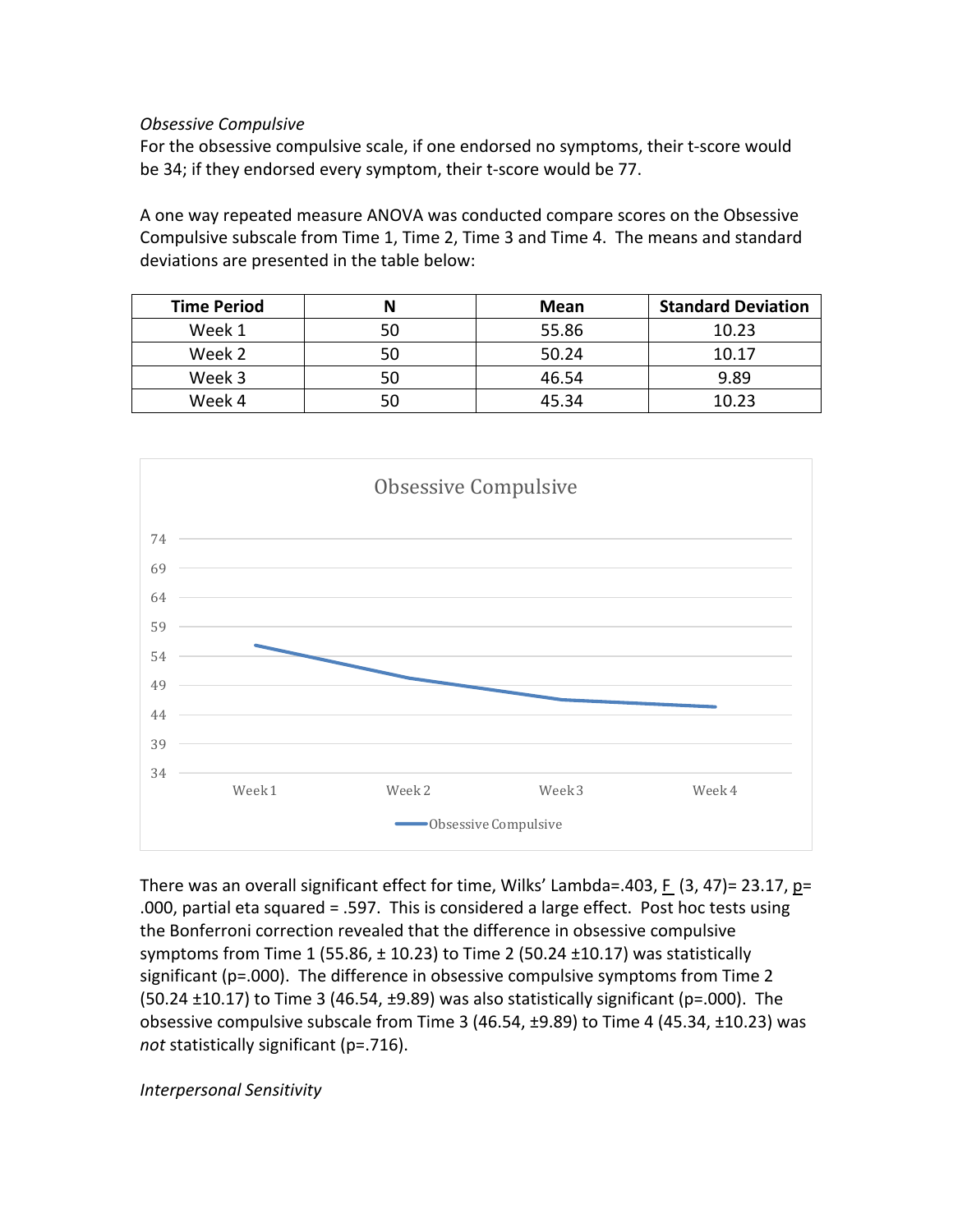For the interpersonal sensitivity scale, if one endorsed no symptoms, their t-score would be 39; if they endorsed every symptom, their t-score would be 77.

A one way repeated measure ANOVA was conducted compare scores on the interpersonal sensitivity subscale from Time 1, Time 2, Time 3 and Time 4. The means and standard deviations are presented in the table below:

| <b>Time Period</b> |    | <b>Mean</b> | <b>Standard Deviation</b> |
|--------------------|----|-------------|---------------------------|
| Week 1             |    | 52.30       | 11.20                     |
| Week 2             | 50 | 45.58       | 9.14                      |
| Week 3             | 50 | 44.10       | 8.79                      |
| Week 4             |    | 43 12       | വ ററ                      |



There was an overall significant effect for time, Wilks' Lambda=.515, F  $(3, 47)$ = 14.76, p= .000, partial eta squared  $= .485$ . This is considered a large effect. Post hoc tests using the Bonferroni correction revealed that the difference in interpersonal sensitivity symptoms from Time 1 (52.30,  $\pm$  11.20) to Time 2 (45.48  $\pm$ 9.14) was statistically significant ( $p=0.000$ ). The difference in interpersonal sensitivity symptoms from Time 2  $(45.48 \pm 9.14)$  to Time 3  $(44.10, \pm 8.79)$  was *not* statistically significant  $(p=.326)$ . The Interpersonal sensitivity subscale from Time  $3(44.10, \pm 8.79)$  to Time 4  $(43.12, \pm 9.22)$ was also *not* statistically significant (p=.855).

#### *Depression*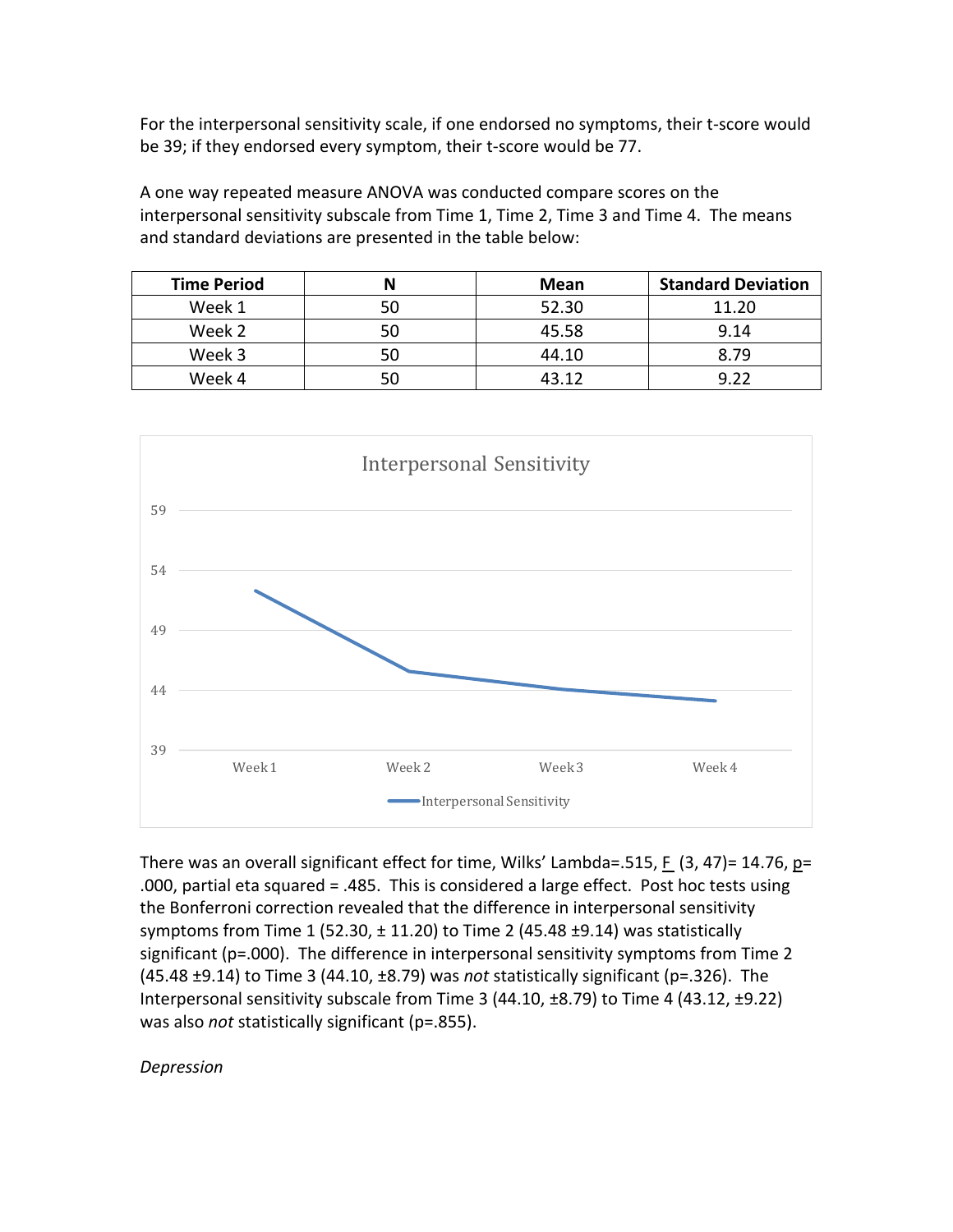For the depression scale, if one endorsed no symptoms, their t-score would be 35; if they endorsed every symptom, their t-score would be 77.

A one way repeated measure ANOVA was conducted compare scores on the depression subscale from Time 1, Time 2, Time 3 and Time 4. The means and standard deviations are presented in the table below:

| <b>Time Period</b> |    | <b>Mean</b> | <b>Standard Deviation</b> |
|--------------------|----|-------------|---------------------------|
| Week 1             | 50 | 52.92       | 7.56                      |
| Week 2             | 50 | 46.36       | 8.67                      |
| Week 3             | 50 | 43.62       | 8.18                      |
| Week 4             | 50 | 42 20       | 8.19                      |



There was an overall significant effect for time, Wilks' Lambda=.328, F (3, 47)= 32.154,  $p=$ .000, partial eta squared = .672. This is considered a large effect. Post hoc tests using the Bonferroni correction revealed that the difference in depression symptoms from Time 1 (52.92,  $\pm$  7.56) to Time 2 (46.36  $\pm$ 8.67) was statistically significant (p=.000). The difference in depression symptoms from Time 2 (46.36  $\pm$ 8.67) to Time 3 (43.62,  $\pm 8.18$ ) was also statistically significant (p=.002). The depression subscale from Time 3  $(43.62, \pm 8.18)$  to Time 4  $(42.20, \pm 8.19)$  was *not* statistically significant  $(p=.133)$ .

#### *Anxiety*

For the anxiety scale, if one endorsed no symptoms, their t-score would be 33; if they endorsed every symptom, their t-score would be 77.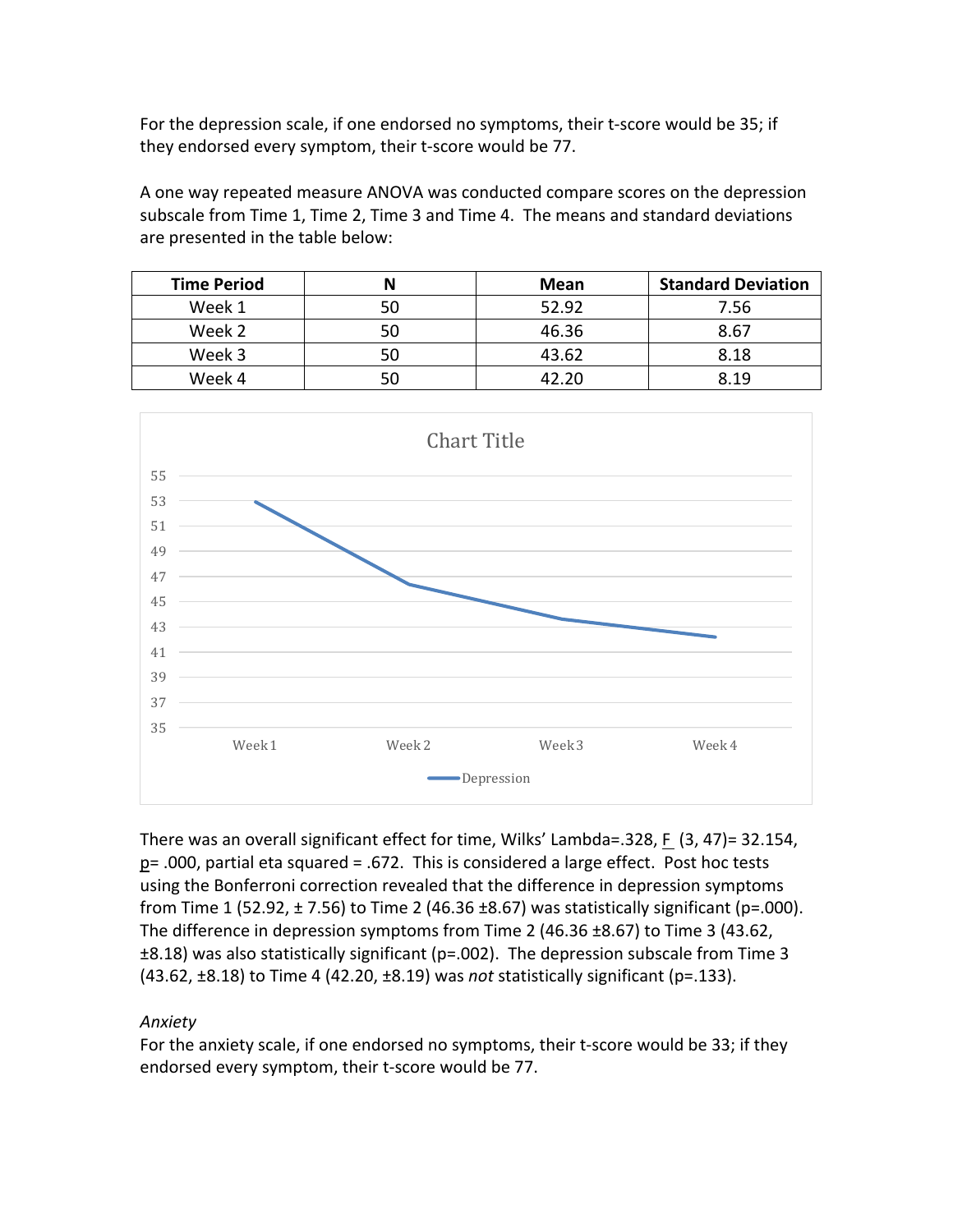A one way repeated measure ANOVA was conducted compare scores on the anxiety subscale from Time 1, Time 2, Time 3 and Time 4. The means and standard deviations are presented in the table below:

| <b>Time Period</b> | N  | Mean  | <b>Standard Deviation</b> |
|--------------------|----|-------|---------------------------|
| Week 1             | 50 | 53.46 | 7.73                      |
| Week 2             | 50 | 45.88 | 7.89                      |
| Week 3             | 50 | 42.58 | 8.02                      |
| Week 4             |    | 42 50 | 8.38                      |



There was an overall significant effect for time, Wilks' Lambda=.257, F  $(3, 47)$ = 45.41, p= .000, partial eta squared = .743. This is considered a large effect. Post hoc tests using the Bonferroni correction revealed that the difference in anxiety symptoms from Time 1  $(53.46, \pm 7.73)$  to Time 2 (45.88  $\pm 7.89$ ) was statistically significant (p=.000). The difference in anxiety symptoms from Time 2  $(45.88 \pm 7.89)$  to Time 3  $(42.58 \pm 8.02)$  was also statistically significant (p=.008). The anxiety subscale from Time 3 (42.58,  $\pm$ 8.02) to Time  $4$  (42.50,  $\pm$ 8.38) was *not* statistically significant (p=1.00).

# *Hostility*

For the hostility scale, if one endorsed no symptoms, their t-score would be 38; if they endorsed every symptom, their t-score would be 77.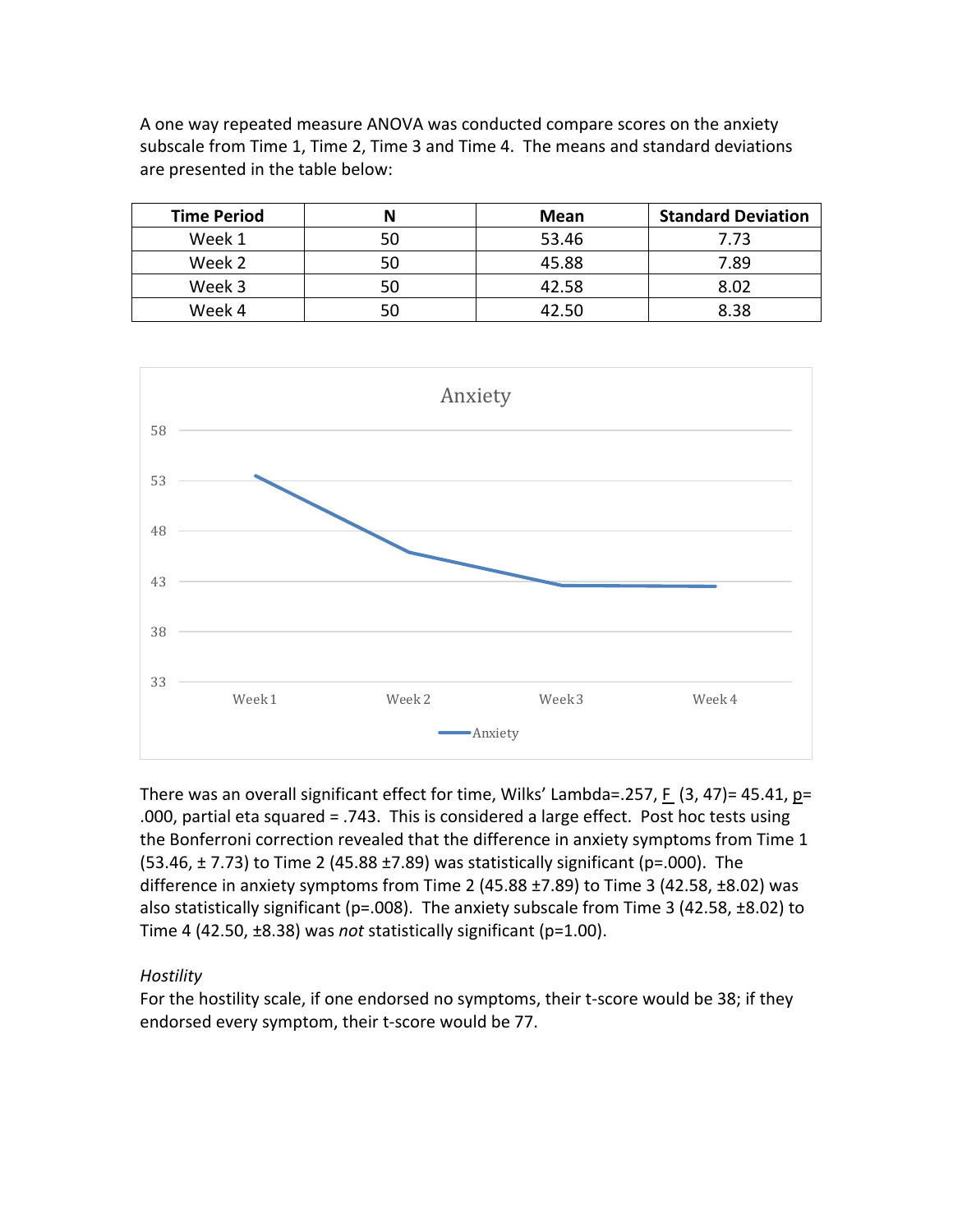A one way repeated measure ANOVA was conducted compare scores on the hostility subscale from Time 1, Time 2, Time 3 and Time 4. The means and standard deviations are presented in the table below:

| <b>Time Period</b> |    | Mean  | <b>Standard Deviation</b> |
|--------------------|----|-------|---------------------------|
| Week 1             | 49 | 52.45 | 8.96                      |
| Week 2             | 49 | 46.33 | 7.20                      |
| Week 3             | 49 | 44.29 | 7.34                      |
| Week 4             | 49 | 43 12 | 7.66                      |



There was an overall significant effect for time, Wilks' Lambda=.481, F  $(3, 46)$ = 16.52, p= .000, partial eta squared  $= .519$ . This is considered a large effect. Post hoc tests using the Bonferroni correction revealed that the difference in hostility symptoms from Time 1  $(52.45, \pm 8.96)$  to Time 2  $(46.33 \pm 7.20)$  was statistically significant  $(p=0.000)$ . The difference in hostility symptoms from Time 2 (46.33  $\pm$ 7.20) to Time 3 (44.29,  $\pm$ 7.34) was  $(44.29, \pm 7.34)$  to Time 4  $(43.12, \pm 7.66)$  was *not* statistically significant  $(p=.712)$ .

#### *Phobia*

For the phobia scale, if one endorsed no symptoms, their t-score would be 41; if they endorsed every symptom, their t-score would be 77.

A one way repeated measure ANOVA was conducted compare scores on the phobia subscale from Time 1, Time 2, Time 3 and Time 4. The means and standard deviations are presented in the table below: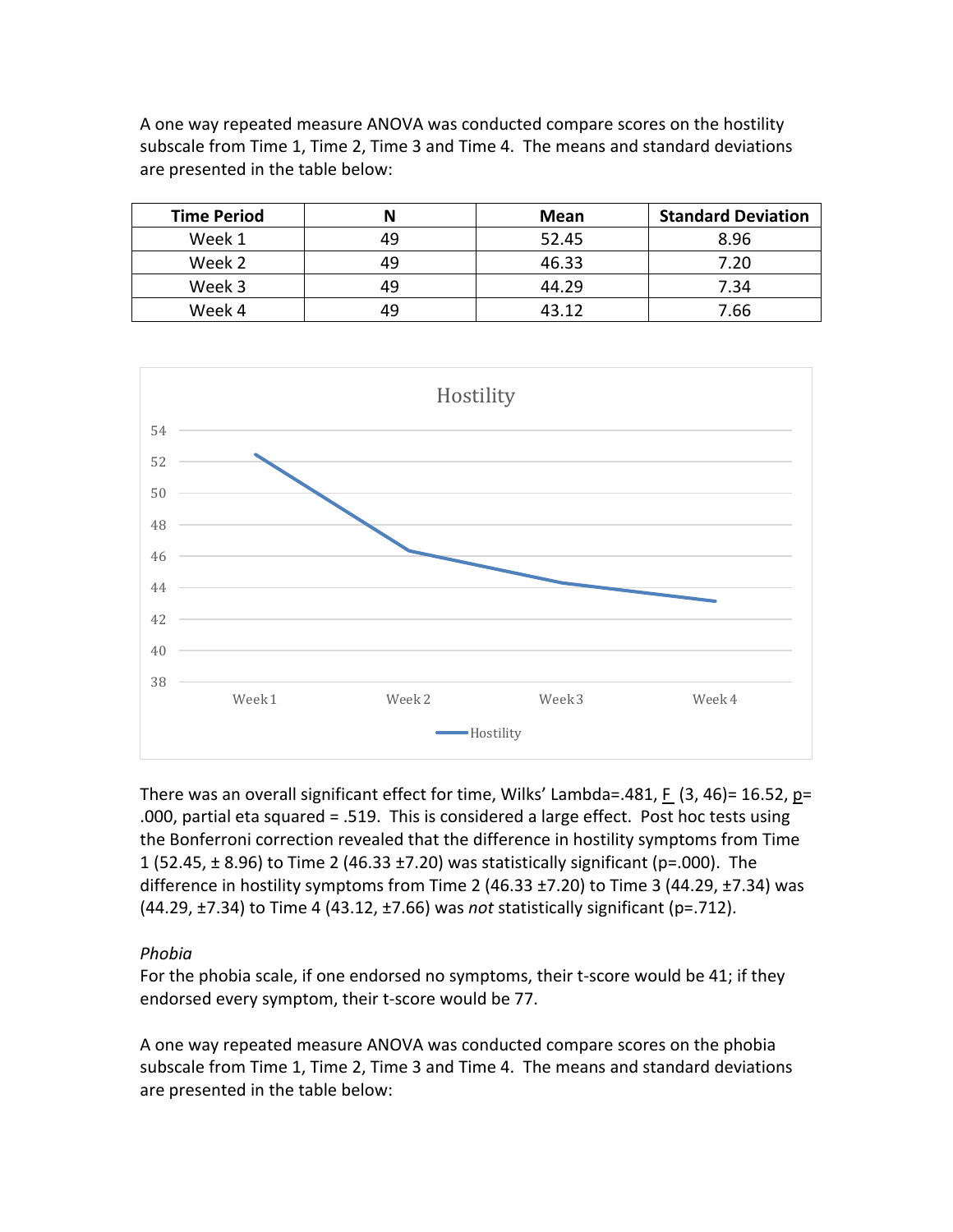| <b>Time Period</b> |    | <b>Mean</b> | <b>Standard Deviation</b> |
|--------------------|----|-------------|---------------------------|
| Week 1             | 50 | 50.26       | 9.38                      |
| Week 2             | 50 | 45.92       | 7.44                      |
| Week 3             | 50 | 44.86       | 6.88                      |
| Week 4             | 50 | 44.28       | 6.79                      |



There was an overall significant effect for time, Wilks' Lambda=.615, F  $(3, 47)$ = 9.82, p= .000, partial eta squared  $= .385$ . This is considered a large effect. Post hoc tests using the Bonferroni correction revealed that the difference in phobia symptoms from Time 1  $(50.26, \pm 9.38)$  to Time 2 (45.92  $\pm 7.44$ ) was statistically significant (p=.001). The difference in phobia symptoms from Time 2 (45.92  $\pm$ 7.44) to Time 3 (44.86,  $\pm$ 6.88) was *not* statistically significant  $(p=1)$ . The phobia subscale from Time 3 (44.86,  $\pm$ 6.88) to Time 4 (44.28,  $\pm$ 6.79) was also *not* statistically significant (p=1).

#### *Paranoia*

For the paranoia scale, if one endorsed no symptoms, their t-score would be 37; if they endorsed every symptom, their t-score would be 77.

A one way repeated measure ANOVA was conducted compare scores on the paranoia subscale from Time 1, Time 2, Time 3 and Time 4. The means and standard deviations are presented in the table below:

| <b>Time Period</b> |           | Mean | <b>Standard Deviation</b> |
|--------------------|-----------|------|---------------------------|
| Week ´             | - ∩<br>JU |      | $\alpha$ $\alpha$         |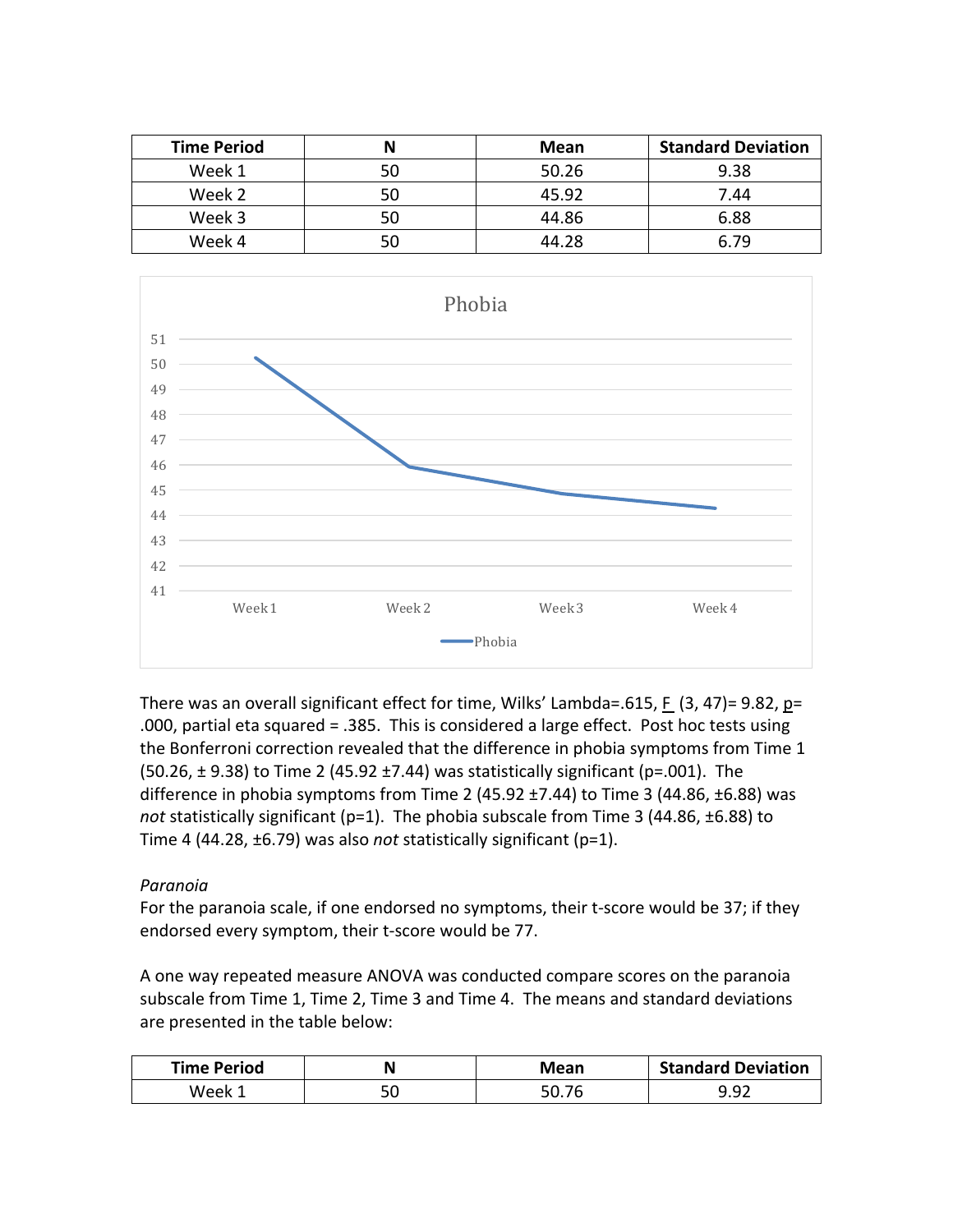| Week 2 | гn<br>่วบ  | 45.92       | 8.76        |
|--------|------------|-------------|-------------|
| Week 3 | r r<br>่วบ | 44.64       | o o-<br>٥.٥ |
| Week 4 | гn<br>่วบ  | 2.88.<br>47 | 8.99        |



There was an overall significant effect for time, Wilks' Lambda=.49, F  $(3, 47)$ = 9.82, p= .000, partial eta squared  $= .510$ . This is considered a large effect. Post hoc tests using the Bonferroni correction revealed that the difference in paranoia symptoms from Time 1 (50.76,  $\pm$  9.92) to Time 2 (45.92  $\pm$ 8.76) was statistically significant (p=.004). The difference in paranoia symptoms from Time 2 (45.92  $\pm$ 8.76) to Time 3 (44.64,  $\pm$ 8.87) was not statistically significant (p=.958). The paranoia subscale from Time 3 (44.64, ±8.87) to Time 4 (42.88,  $\pm$ 8.99) was also *not* statistically significant (p=.107).

#### *Psychosis*

For the psychosis scale, if one endorsed no symptoms, their t-score would be 38; if they endorsed every symptom, their t-score would be 77.

A one way repeated measure ANOVA was conducted compare scores on the psychosis subscale from Time 1, Time 2, Time 3 and Time 4. The means and standard deviations are presented in the table below:

| <b>Time Period</b> |    | <b>Mean</b> | <b>Standard Deviation</b> |
|--------------------|----|-------------|---------------------------|
| Week 1             | 50 | 52.80       | 9.53                      |
| Week 2             | 50 | 48.60       | 9.18                      |
| Week 3             | 50 | 45.32       | 8.51                      |
| Week 4             |    | 44.04       | 8.28                      |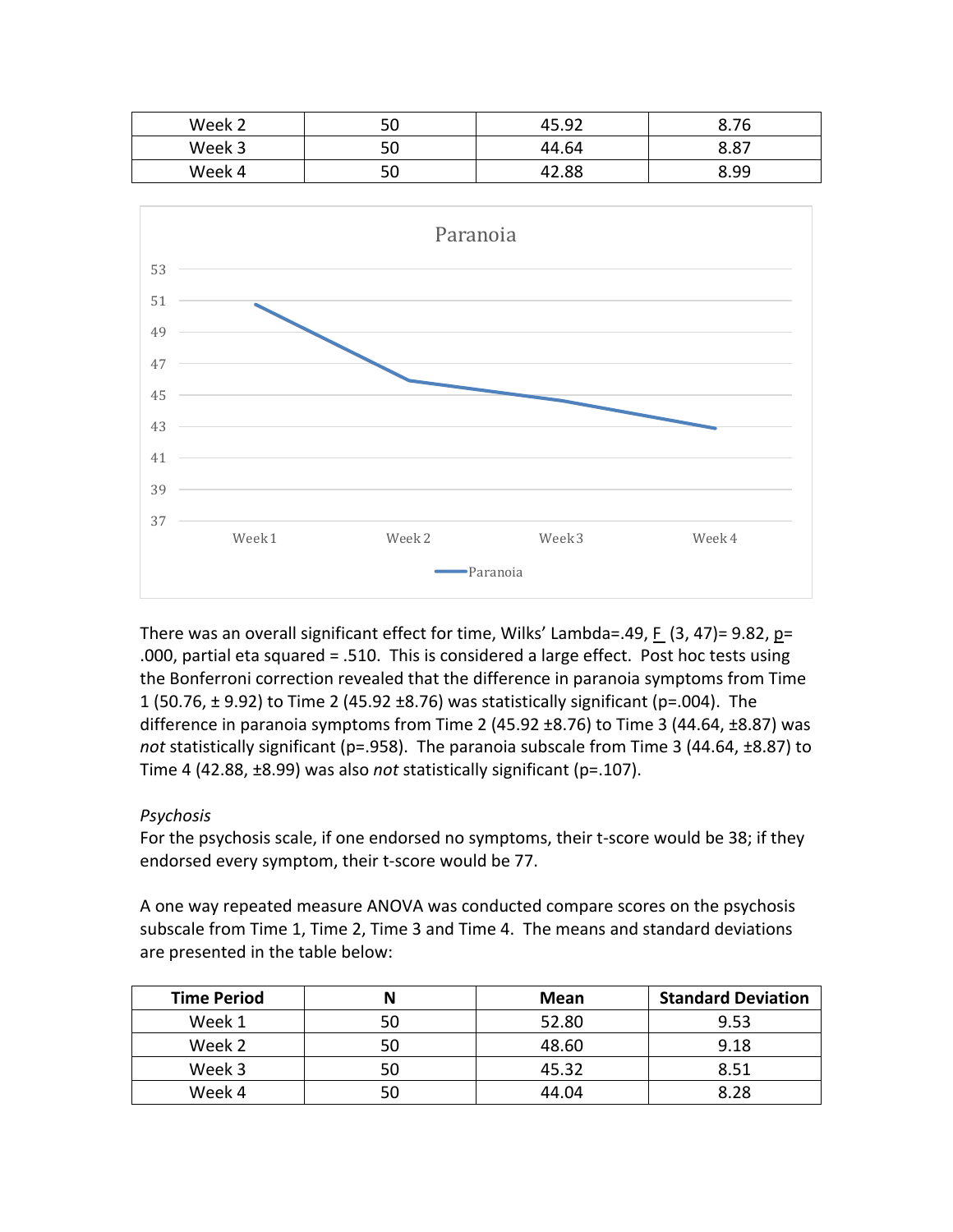

There was an overall significant effect for time, Wilks' Lambda=.39, F  $(3, 47)$ = 24.29, p= .000, partial eta squared  $= .608$ . This is considered a large effect. Post hoc tests using the Bonferroni correction revealed that the difference in psychosis symptoms from Time 1  $(52.80, \pm 9.53)$  to Time 2  $(48.60 \pm 9.18)$  was statistically significant  $(p=0.000)$ . The difference in psychosis symptoms from Time 2  $(48.60 \pm 9.18)$  to Time 3  $(45.43 \pm 8.51)$ was also statistically significant ( $p=0.000$ ). The psychosis subscale from Time 3 (45.43,  $\pm$ 8.51) to Time 4 (44.04,  $\pm$ 8.28) was *not* statistically significant (p=.245).

#### *Positive Symptom Distress Index*

For the positive symptom distress index, if one endorsed no symptoms, their t-score would be 35; if they endorsed every symptom, their t-score would be 77.

A one way repeated measure ANOVA was conducted compare scores on the positive symptom distress index from Time 1, Time 2, Time 3 and Time 4. The means and standard deviations are presented in the table below:

| <b>Time Period</b> | <b>Mean</b> | <b>Standard Deviation</b> |
|--------------------|-------------|---------------------------|
| Week 1             | 54.62       | 7.35                      |
| Week 2             | 48.58       | 7.29                      |
| Week 3             | 45.48       | 7.23                      |
| Week 4             | 42.04       | 8 29                      |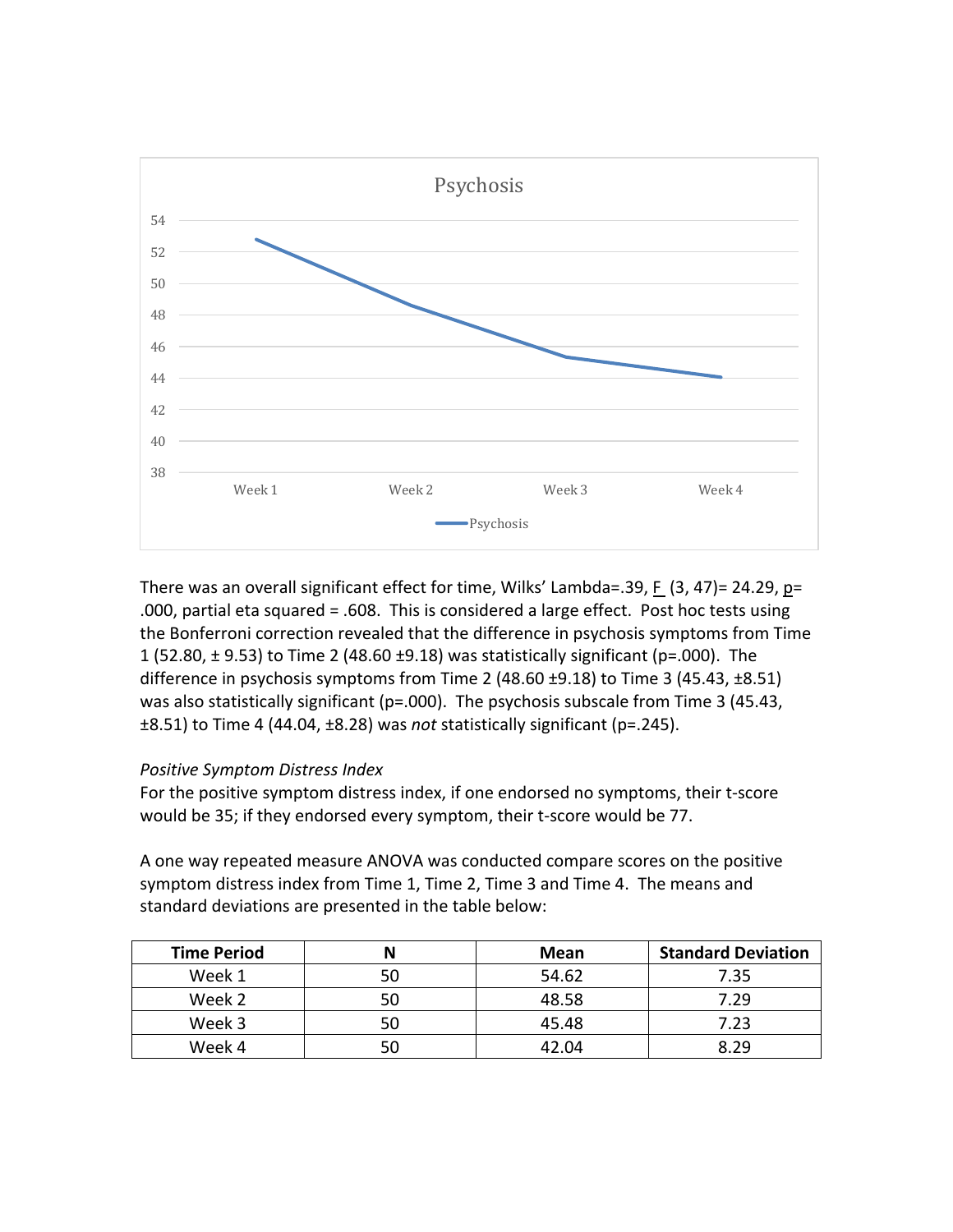

There was an overall significant effect for time, Wilks' Lambda=.27, F  $(3, 47)$ = 43.06, p= .000, partial eta squared = .733. This is considered a large effect. Post hoc tests using the Bonferroni correction revealed that the difference in the positive symptom distress index from Time 1 (54.62,  $\pm$  7.35) to Time 2 (48.58  $\pm$ 7.29) was statistically significant ( $p = .000$ ). The difference in the positive symptom distress index from Time 2 (48.58)  $\pm$ 7.29) to Time 3 (45.48,  $\pm$ 7.23) was also statistically significant (p=.000). The positive symptom distress index from Time 3 (45.48,  $\pm$ 7.23) to Time 4 (42.04,  $\pm$ 8.29) was also statistically significant (p=.003).

#### *Positive Symptom Total*

For the positive symptom total, if one endorsed no symptoms, their t-score would be 30; if they endorsed every symptom, their t-score would be 77.

A one way repeated measure ANOVA was conducted compare scores on the positive symptom total from Time 1, Time 2, Time 3 and Time 4. The means and standard deviations are presented in the table below:

| <b>Time Period</b> |    | <b>Mean</b> | <b>Standard Deviation</b> |
|--------------------|----|-------------|---------------------------|
| Week 1             |    | 53.48       | 9.21                      |
| Week 2             |    | 46.42       | 8.74                      |
| Week 3             | 50 | 43.46       | 9.31                      |
| Week 4             |    | 42 በ6       | 9.98                      |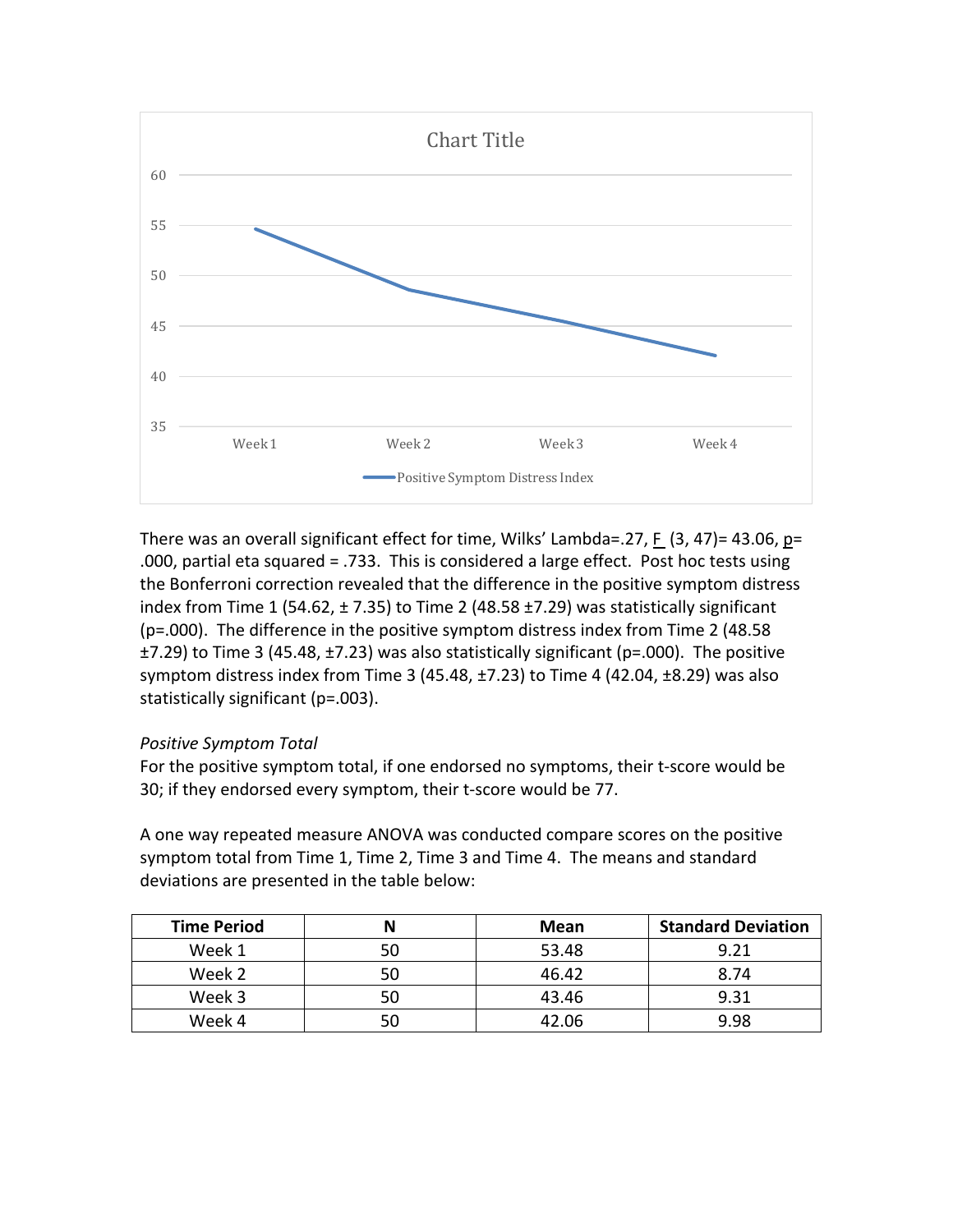

There was an overall significant effect for time, Wilks' Lambda=.34, F  $(3, 47)$ = 30.28, p= .000, partial eta squared = .66. This is considered a large effect. Post hoc tests using the Bonferroni correction revealed that the difference in the positive symptom total from Time 1 (53.48,  $\pm$  9.21) to Time 2 (46.42  $\pm$ 8.74) was statistically significant (p=.000). The difference in the positive symptom total from Time 2 (46.42  $\pm$ 8.74) to Time 3 (43.46,  $\pm$ 9.31) was also statistically significant (p=.000). The positive symptom total from Time 3 (43.46, ±9.31) to Time 4 (42.06, ±9.98) was *not* statistically significant (p=.107).

#### *Global Severity Index*

For the global severity index, if one endorsed no symptoms, their t-score would be 30; if they endorsed every symptom, their t-score would be 77.

A one way repeated measure ANOVA was conducted compare scores on the global severity index from Time 1, Time 2, Time 3 and Time 4. The means and standard deviations are presented in the table below:

| <b>Time Period</b> |    | <b>Mean</b> | <b>Standard Deviation</b> |
|--------------------|----|-------------|---------------------------|
| Week 1             | 50 | 54.20       | 8.56                      |
| Week 2             | 50 | 46.64       | 8.09                      |
| Week 3             | 50 | 43.04       | 8.44                      |
| Week 4             |    | 11 フフ       | 8.97                      |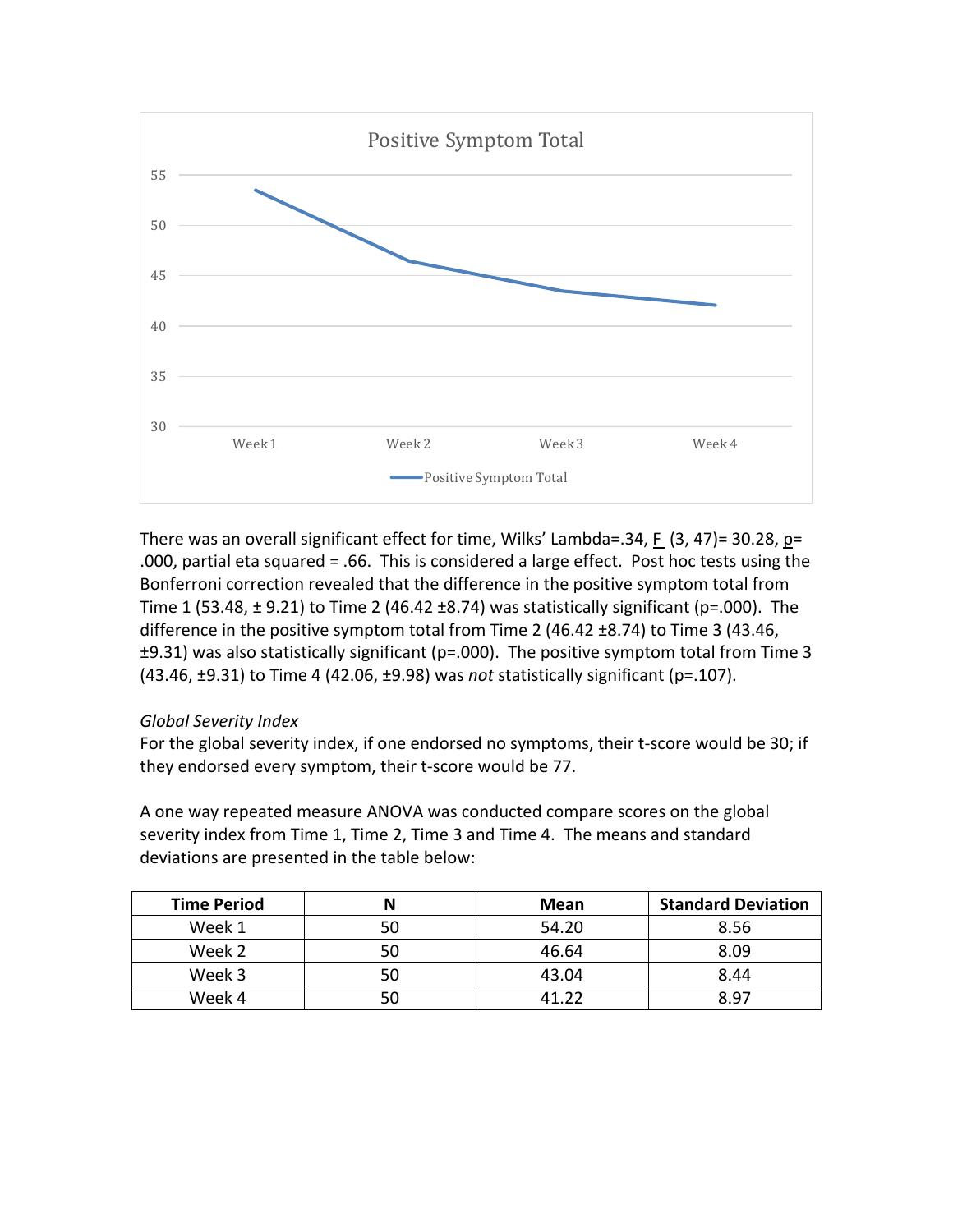

There was an overall significant effect for time, Wilks' Lambda=.22, F  $(3, 47)$ = 55.94, p= .000, partial eta squared = .78. This is considered a large effect. Post hoc tests using the Bonferroni correction revealed that the difference in the global severity index from Time 1 (54.20,  $\pm$  8.56) to Time 2 (46.64  $\pm$ 8.09) was statistically significant (p=.000). The difference in the global severity index from Time 2 (46.64  $\pm$ 8.09) to Time 3 (43.04,  $\pm$ 8.44) was also statistically significant (p=.000). The global severity index from Time 3 (43.04,  $\pm$ 8.44) to Time 4 (41.22,  $\pm$ 8.97) was also statistically significant (p=.02).

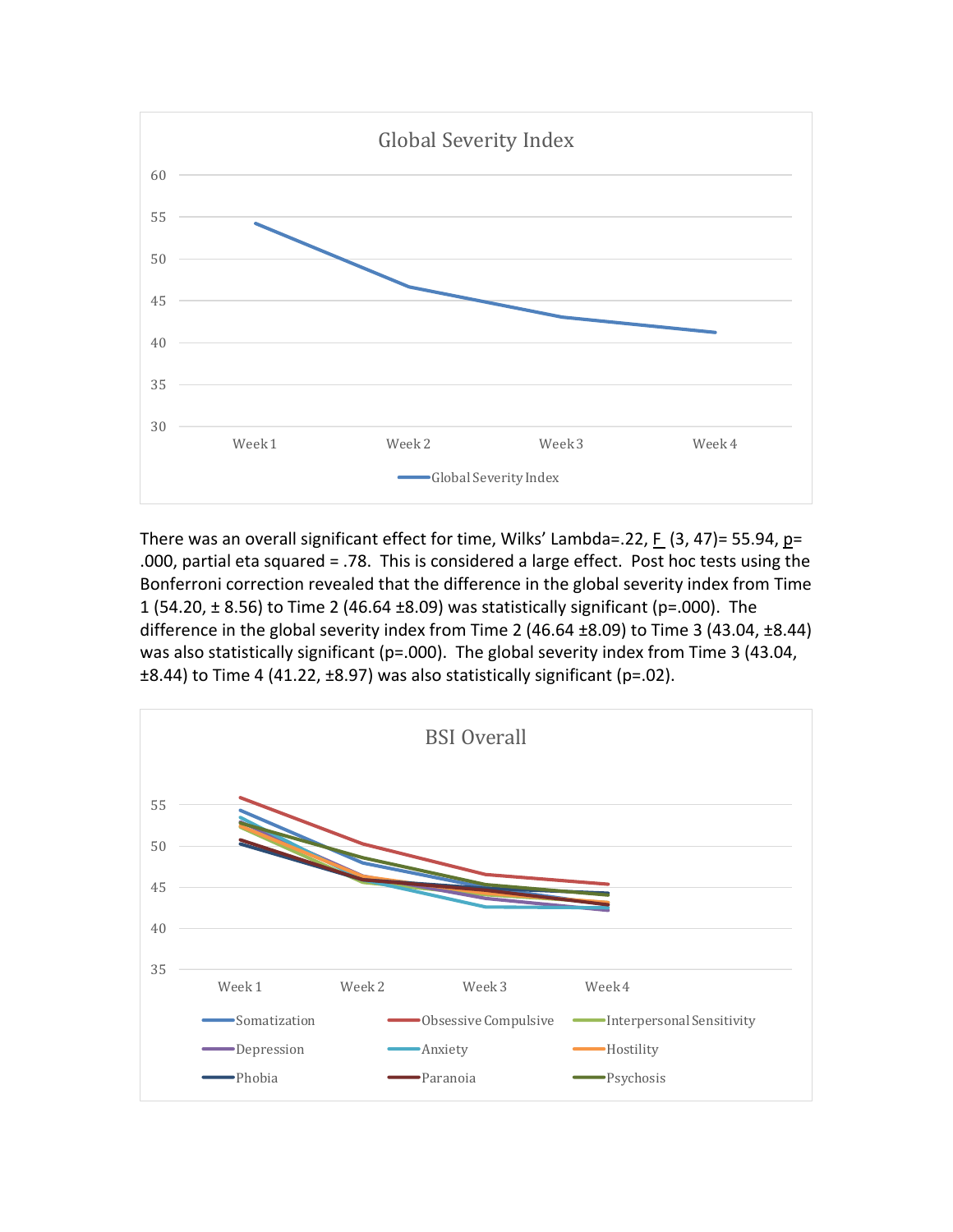#### **Discussion**

As evidenced by the above statistical analysis, AToN residents had a consistent decrease in overall symptoms as measured by the Urge to Use Scale and the Brief Symptom Inventory. 

Resident's Urge to Use decreased significantly between weeks 1-3 in particular. Additionally, these decreases were considered a large effect when reviewing the partial eta-squared (.69).

Every single scale on the Brief Symptom Inventory demonstrated a significant decrease in symptoms from week one to week two. Five scales significantly decreased between weeks one, two and three. Finally, two scales significantly decreased every single week; and these scales were overall scales. The largest effect sizes found in the BSI were in Global Severity Index (.78), Positive Symptom Distress Index (.73), Depression (.67) and Anxiety (.64). See the below charts for further information:

| <b>Statistically Significant in Weeks 1-4 with Partial Eta Squared</b> |  |  |
|------------------------------------------------------------------------|--|--|
| Global Severity Index (.78)                                            |  |  |
| Positive Symptom Distress Index (.73)                                  |  |  |

| <b>Statistically Significant in Weeks 1-3 with Partial Eta Squared</b> |
|------------------------------------------------------------------------|
| Anxiety (.743)                                                         |
| Depression .(672)                                                      |
| Positive Symptom Total (.66)                                           |
| Psychosis (.608)                                                       |
| Obsessive Compulsive (.59)                                             |
|                                                                        |

| <b>Statistically Significant in Weeks 1-2 with Partial Eta Squared</b> |  |  |
|------------------------------------------------------------------------|--|--|
| Somatization (.64)                                                     |  |  |
| Paranoia (.510)                                                        |  |  |
| Hostility (.519)                                                       |  |  |
| Interpersonal Sensitivity (.48)                                        |  |  |
| Phobia (.385)                                                          |  |  |

The preceding data demonstrates that residents who attend treatment at AToN Center can reasonably expect to experience a decrease in overall symptoms on a significant level. Additionally, symptoms of depression and anxiety tend to decrease the most.